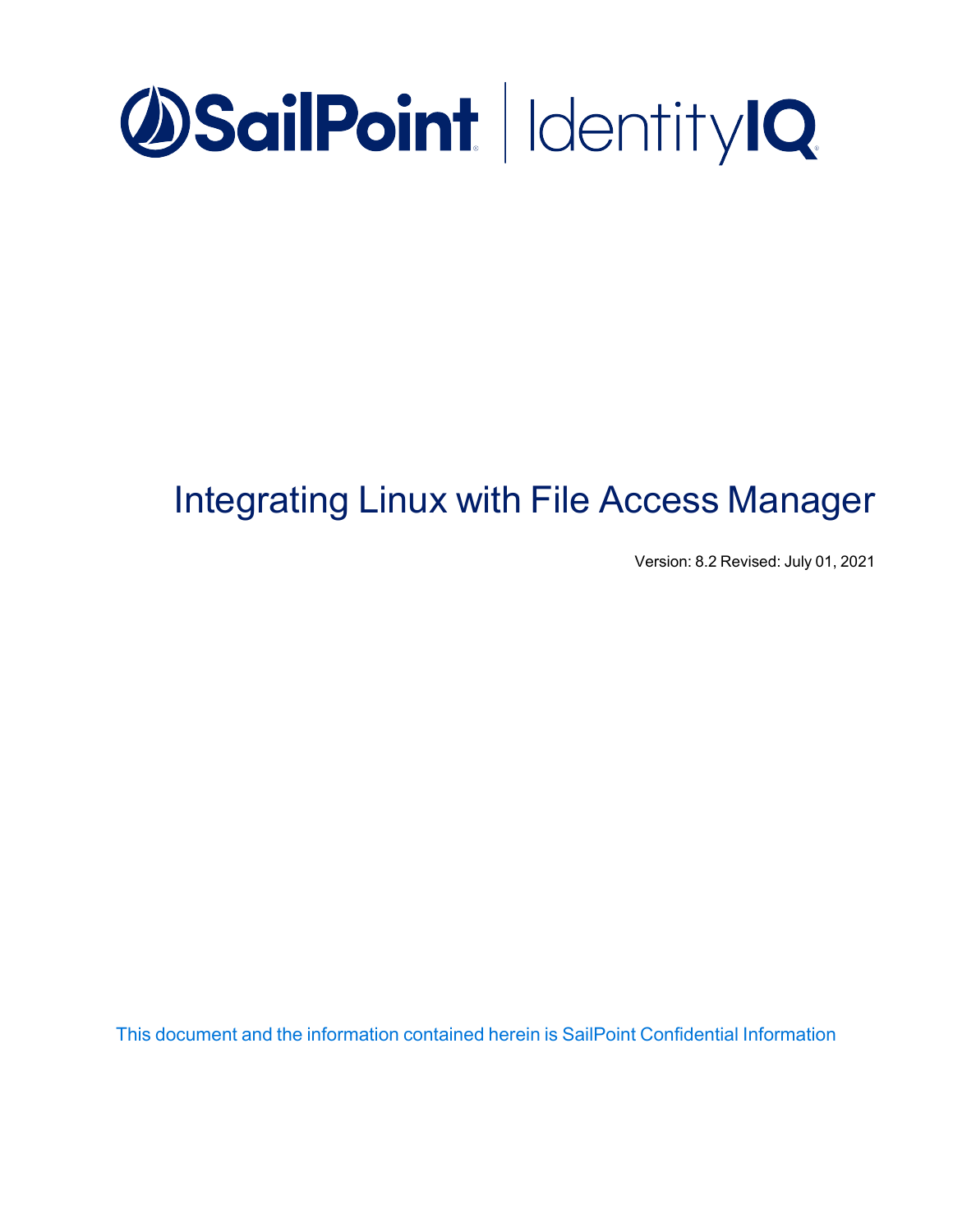#### **Copyright and Trademark Notices.**

Copyright © 2021 SailPoint Technologies, Inc. All Rights Reserved.

All logos, text, content, including underlying HTML code, designs, and graphics used and/or depicted on these written materials or in this Internet website are protected under United States and international copyright and trademark laws and treaties, and may not be used or reproduced without the prior express written permission of SailPoint Technologies, Inc.

"SailPoint," "SailPoint & Design," "SailPoint Technologies & Design," "Identity Cube," "Identity IQ," "IdentityAI," "IdentityNow," "SailPoint Predictive Identity" and "SecurityIQ" are registered trademarks of SailPoint Technologies, Inc. None of the foregoing marks may be used without the prior express written permission of SailPoint Technologies, Inc. All other trademarks shown herein are owned by the respective companies or persons indicated.

SailPoint Technologies, Inc. makes no warranty of any kind with regard to this manual or the information included therein, including, but not limited to, the implied warranties of merchantability and fitness for a particular purpose. SailPoint Technologies shall not be liable for errors contained herein or direct, indirect, special, incidental or consequential damages in connection with the furnishing, performance, or use of this material.

#### Patents Notice. <https://www.sailpoint.com/patents>

Restricted Rights Legend. All rights are reserved. No part of this document may be published, distributed, reproduced, publicly displayed, used to create derivative works, or translated to another language, without the prior written consent of SailPoint Technologies. The information contained in this document is subject to change without notice.

Use, duplication or disclosure by the U.S. Government is subject to restrictions as set forth in subparagraph (c) (1) (ii) of the Rights in Technical Data and Computer Software clause at DFARS 252.227-7013 for DOD agencies, and subparagraphs (c)(1) and (c)(2) of the Commercial Computer Software Restricted Rights clause at FAR 52.227-19 for other agencies.

Regulatory/Export Compliance. The export and re-export of this software is controlled for export purposes by the U.S. Government. By accepting this software and/or documentation, licensee agrees to comply with all U.S. and foreign export laws and regulations as they relate to software and related documentation. Licensee will not export or re-export outside the United States software or documentation, whether directly or indirectly, to any Prohibited Party and will not cause, approve or otherwise intentionally facilitate others in so doing. A Prohibited Party includes: a party in a U.S. embargoed country or country the United States has named as a supporter of international terrorism; a party involved in proliferation; a party identified by the U.S. Government as a Denied Party; a party named on the U.S. Department of Commerce's Entity List in Supplement No. 4 to 15 C.F.R. § 744; a party prohibited from participation in export or reexport transactions by a U.S. Government General Order; a party listed by the U.S. Government's Office of Foreign Assets Control as ineligible to participate in transactions subject to U.S. jurisdiction; or any party that licensee knows or has reason to know has violated or plans to violate U.S. or foreign export laws or regulations. Licensee shall ensure that each of its software users complies with U.S. and foreign export laws and regulations as they relate to software and related documentation.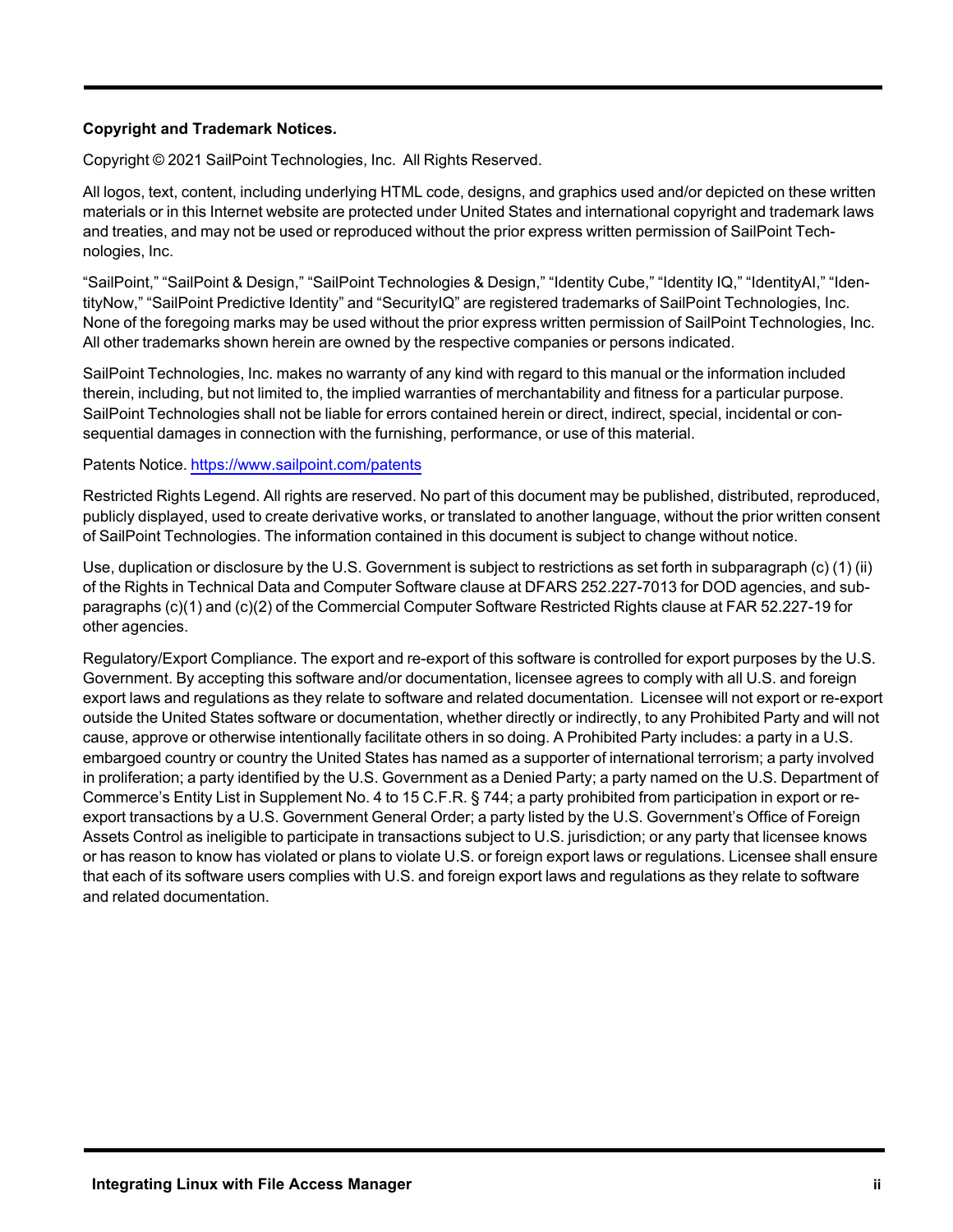## <span id="page-2-0"></span>**Contents**

| Adding a Linux Application manufactured and the control of the control of the control of the control of the control of the control of the control of the control of the control of the control of the control of the control o |  |
|--------------------------------------------------------------------------------------------------------------------------------------------------------------------------------------------------------------------------------|--|
|                                                                                                                                                                                                                                |  |
|                                                                                                                                                                                                                                |  |
|                                                                                                                                                                                                                                |  |
|                                                                                                                                                                                                                                |  |
|                                                                                                                                                                                                                                |  |
|                                                                                                                                                                                                                                |  |
| . 15                                                                                                                                                                                                                           |  |
|                                                                                                                                                                                                                                |  |
|                                                                                                                                                                                                                                |  |
|                                                                                                                                                                                                                                |  |
|                                                                                                                                                                                                                                |  |
|                                                                                                                                                                                                                                |  |
|                                                                                                                                                                                                                                |  |
|                                                                                                                                                                                                                                |  |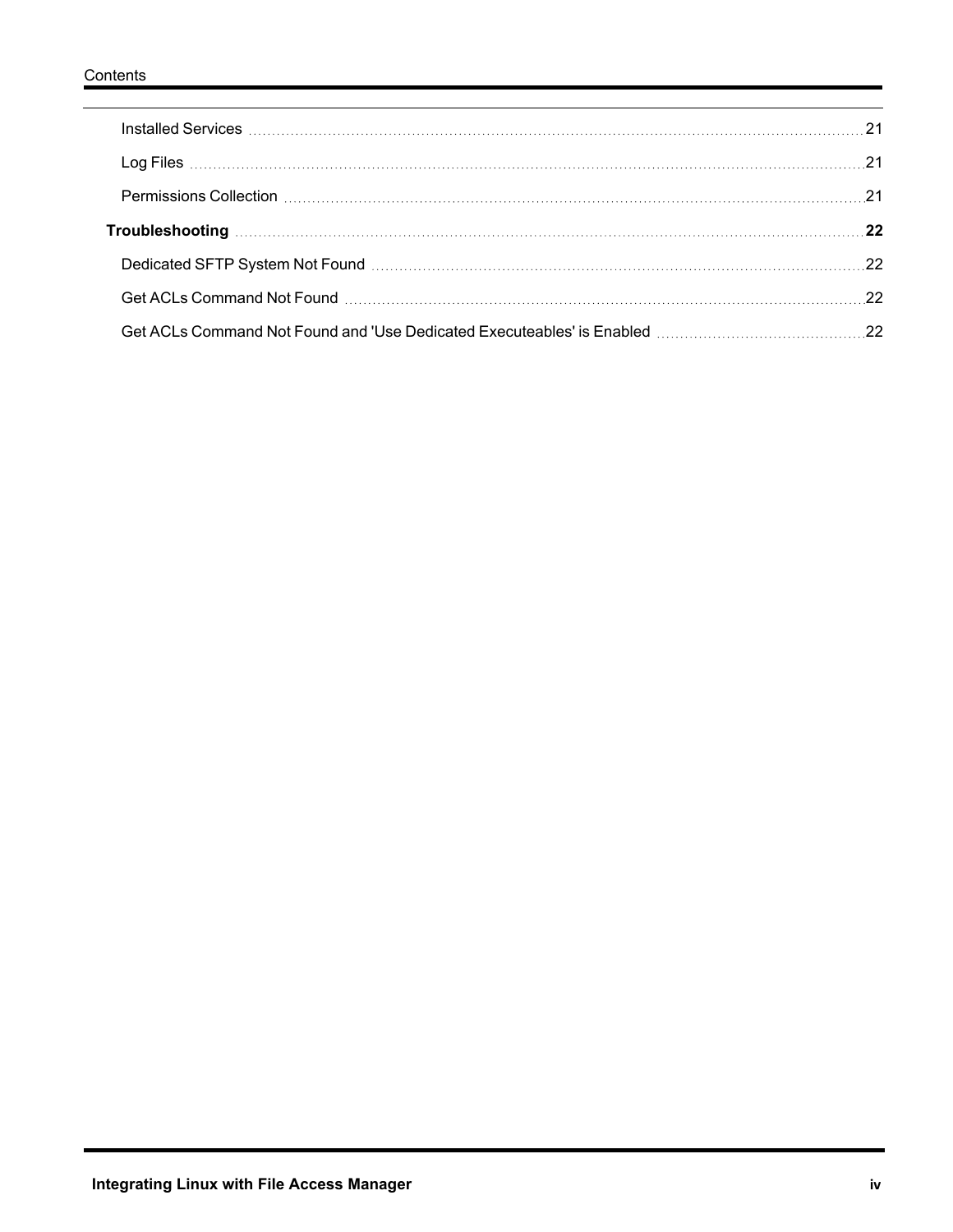## <span id="page-4-0"></span>**Capabilities**

This connector enables you to use IdentityIQ File Access Manager to access and analyze data stored in Linux and do the following:

- Analyze the structure of your stored data.
- Classify the data being stored.
- Verify user permissions on the resources, and compare them against requirements.
- The Linux connector supports collection of Unix permissions as well as ACL permissions.

<span id="page-4-1"></span>See the IdentityIQ File Access Manager documentation for a full description.

## **Linux Permission Types**

The supported permission types are:

- Read
- Write
- Execute
- None

#### *None permission*

The "None" permission is used when a user or group has no permissions.

#### *"Others" group*

The "Others" group, which is part of the Unix permissions, is represented in File Access Manager as a calculated Everyone group.

When a resource has permissions for the "Others" group, this group contains all users except the users and groups that have explicit permissions.

## <span id="page-4-2"></span>**Supported Linux Distributions**

- Ubuntu versions  $18.04$  and  $20.04$
- Red Hat Enterprise Linux versions 7 and 8
- CentOS versions 7 and 8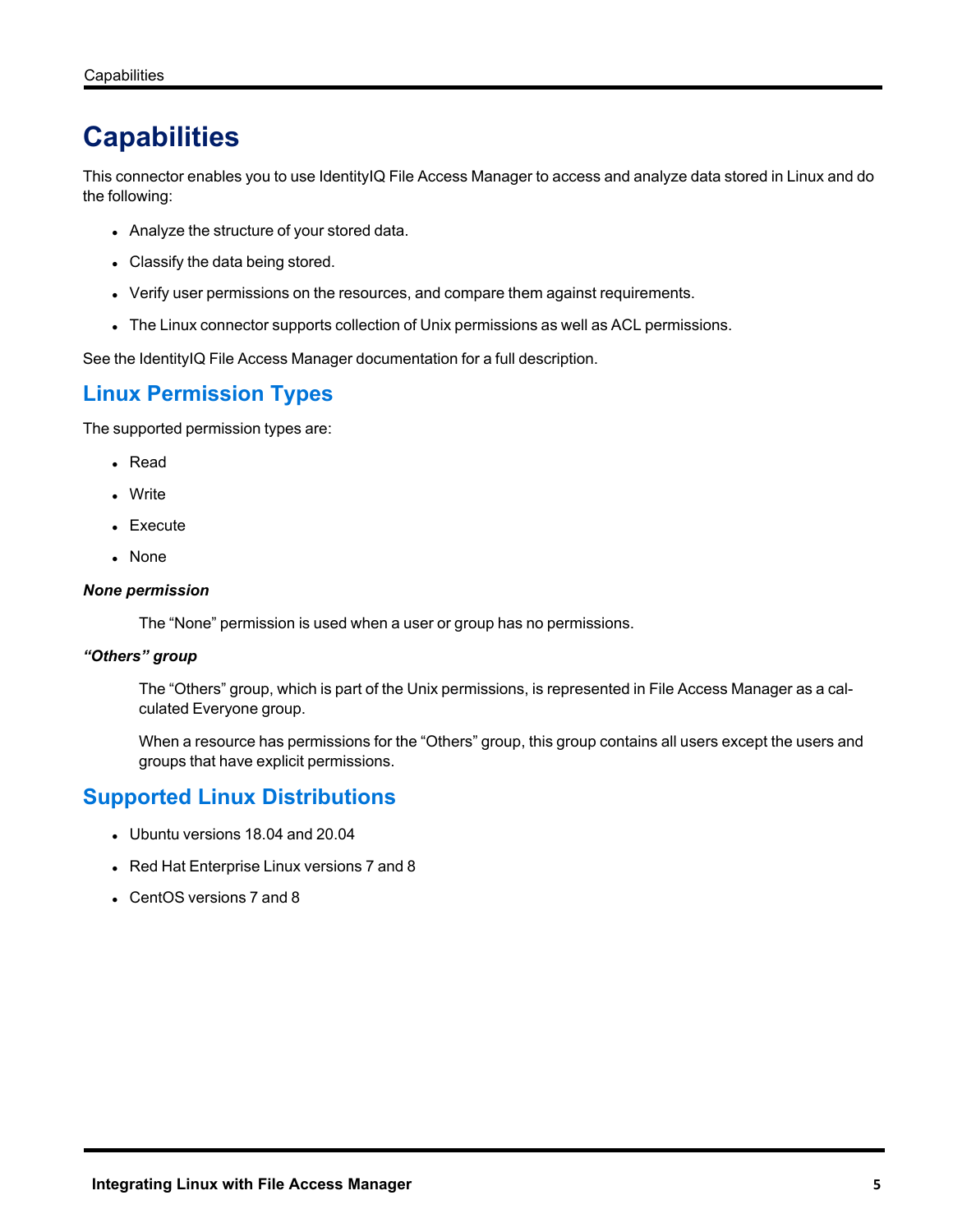## <span id="page-5-0"></span>**Prerequisites**

<span id="page-5-1"></span>Make sure your system fits the descriptions below before starting the installation.

## **Software Requirements**

IdentityIQ File Access Manager requires the latest ASP.NET Core 3.1.x Hosting Bundle. This bundle consists of .NET Runtime and ASP .NET Core Runtime. You can download the latest 3.1.x Hosting Bundle version from [here](https://dotnet.microsoft.com/download/dotnet/3.1).

• SSH and SFTP must be available on the Linux server.

## <span id="page-5-2"></span>**Permissions**

IdentityIQ File Access Manager connects to the Linux server using SFTP and SSH.

A user with elevated permissions is required in order to read directories with restricted permissions. We recommend granting the required permissions as described in Granting Read Permissions. This method grants File Access Manager the minimal required permissions to read any file or directory. Alternatively, it is possible to skip Granting Read Permissions and allow File Access Manager to use root instead.

Using a user other than root and not granting the permission as described in [Recommended:](#page-5-4) Granting Read Per[missions](#page-5-4) is not recommended. The fetched information will be limited to the permissions that the given user possesses. For instance, if the given user is not allowed to read the permissions of a directory, then the information of that directory will not be collected.

#### <span id="page-5-3"></span>**Mandatory Permissions**

#### *Permissions to run the commands:*

cat

getent - Only if you plan to use Active Directory as an Identity Collector

ypcat - Only if you plan on using NIS as an Identity Collector

#### *Permissions to read:*

/etc/passwd

/etc/group.

In order to verify that a user has the required permissions, run the following commands with the desired user and make sure they succeed:

```
cat /etc/passwd 
cat /etc/group
getent passwd 0 (Only if you plan on using Active Directory as an Identity Collector)
ypcat passwd (Only if you plan on using NIS as an Identity Collector)
```
#### <span id="page-5-4"></span>**Recommended: Granting Read Permissions**

The SailPoint method of acquiring the required permissions is to use the "**cap\_dac\_read\_search**" capability.

This capability allows us to bypass file read permission checks and directory read and execute permission checks.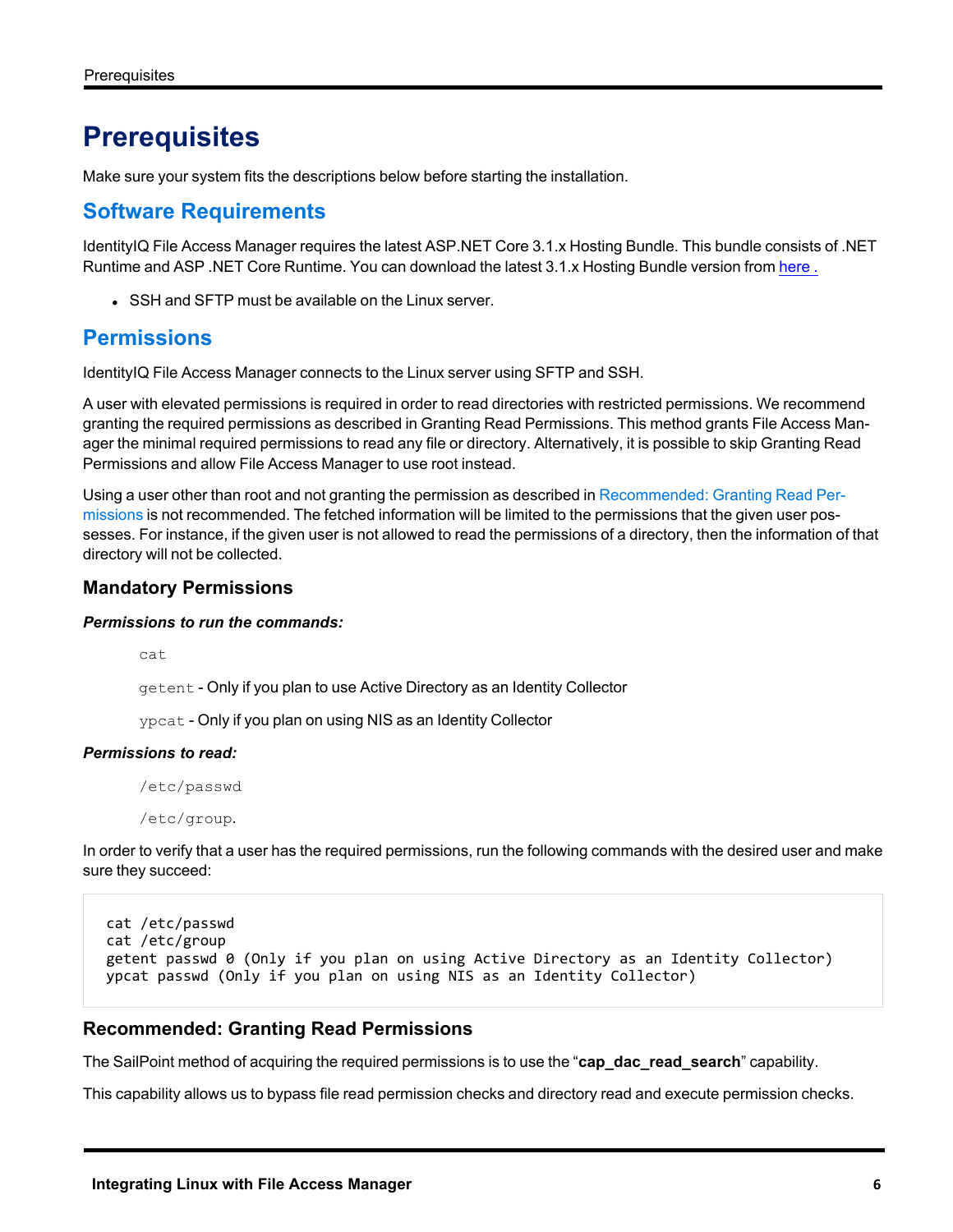Since Linux capabilities can be applied to files, but not to users, we will create dedicated executables that will only be used by IdentityIQ File Access Manager.

If the SSH, SFTP or ACL packages are updated after following these steps, then the duplicated executables should be recreated, and the steps below should be repeated (except for creating the user for File Access Manager).

#### *Using root, perform the following operations in the Linux server:*

- 1. Create a user for File Access Manager
	- a. Create the user famuser
		- adduser famuser
	- b. Set password for the new user

passwd famuser

- c. Make sure that famuser has the permissions as described in Mandatory [Permissions](#page-5-3).
- 2. Create a variable that contains the path of the sftp server executable:

#### *For RHEL or CentOS distributions*

sftpsrv=/usr/libexec/openssh/sftp-server

#### *For Ubuntu*

sftpsrv=/usr/lib/openssh/sftp-server

The sftp-server location could be different depending on the OS

3. Copy the sftp executable:

cp -a \${sftpsrv} \${sftpsrv}-fam

4. Make File Access Manager's user the only user that can read and execute it.

chmod 500 \${sftpsrv}-fam

chown famuser \${sftpsrv}-fam

5. Grant capability to bypass file read permission checks and directory read and execute permission checks

/sbin/setcap cap\_dac\_read\_search+ep \${sftpsrv}-fam

6. Next, we will create a new SSH Subsystem.

Open your SSH configuration, For OpenSSH, use the following:

nano /etc/ssh/sshd\_config

7. Add the following line to the file. Make sure the path of the sftp executable matches the path described above, according to the distribution type.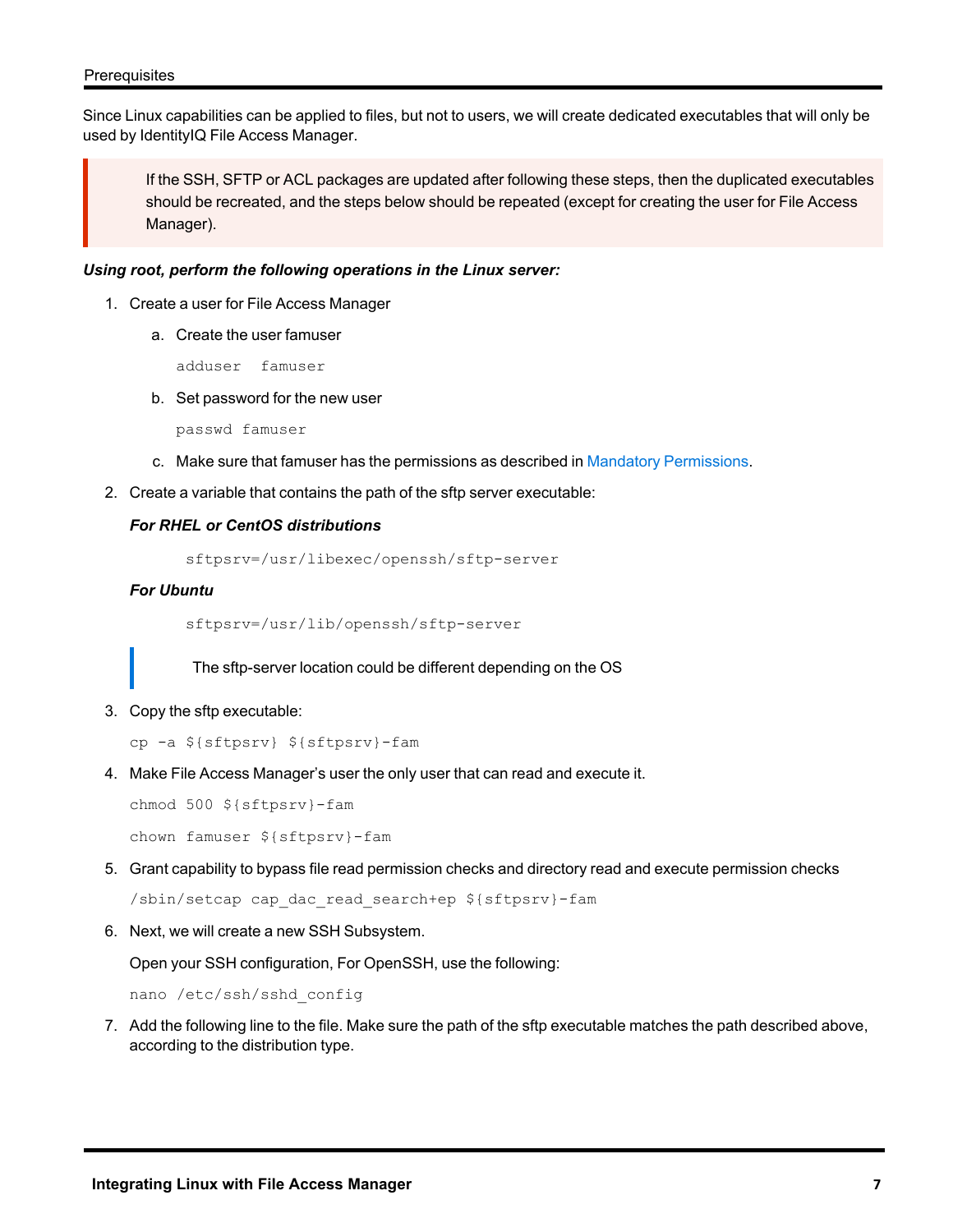There will probably be a section for subsytems, look for a line that begins with "Subsystem" near the end of the file. it is best to add the line after the other subsystems.

#### *For RHEL or CentOS distributions*

Subsystem sftp-fam /usr/libexec/openssh/sftp-server-fam

#### *For Ubuntu*

Subsystem sftp-fam /usr/lib/openssh/sftp-server-fam

8. Restart the ssh service:

systemctl restart sshd

#### <span id="page-7-0"></span>**Optional - Grant Read Permissions for ACLs**

This section should only be followed if you wish to read ACL permissions.

1. Copy the getfacl executeable:

cp -a /bin/getfacl /bin/getfacl-fam

2. Make File Access Manager's user the only user that can read and execute it.

chmod 500 /bin/getfacl-fam

chown famuser /bin/getfacl-fam

3. 12. Grant the executable the capability to bypass file read permission checks and directory read and execute permission checks

/sbin/setcap cap\_dac\_read\_search+ep /bin/getfacl-fam

## <span id="page-7-1"></span>**Communications Requirements**

| <b>Requirement</b>                                | <b>Source</b>                              | <b>Destination</b>                              | <b>Port</b>              |
|---------------------------------------------------|--------------------------------------------|-------------------------------------------------|--------------------------|
| File Access Man-<br>ager Internal<br>Access       | Application                                | <b>File Access</b><br>Manager<br><b>Servers</b> | 8000-8008                |
| File Access Man-<br>ager Message<br><b>Broker</b> | <b>Permissions Col-</b><br>lector          | <b>RabbitMQ</b>                                 | 5671                     |
| <b>Permissions Col-</b><br>lection                | <b>Permissions Col-</b><br>lection service | <b>Target Linux</b><br>server                   | Configurable<br>SSH port |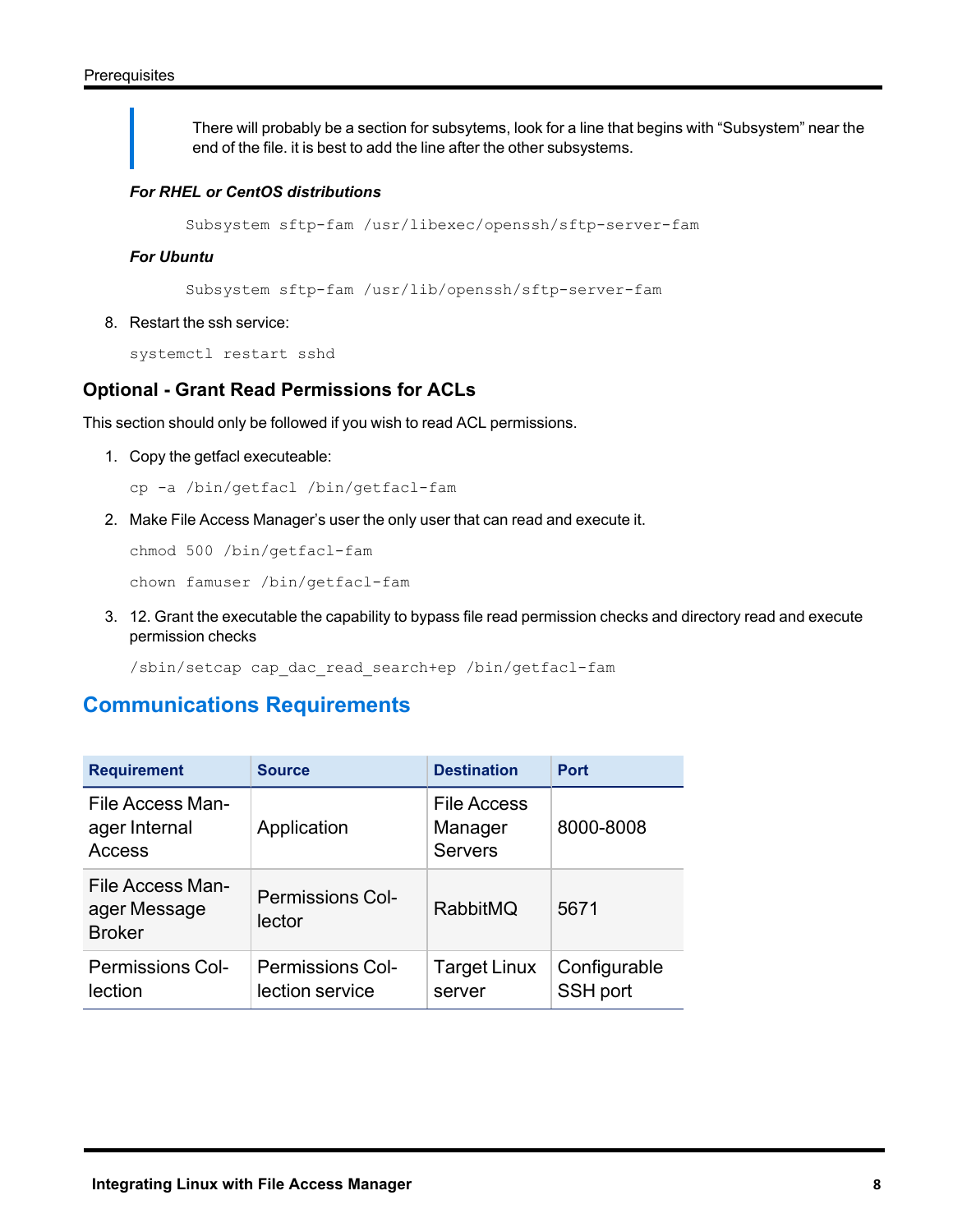## <span id="page-8-0"></span>**Configuration Requirements**

File Access Manager supports reading permissions of users from Active Directory only if the display format of Active Directory users in the Linux machine is user@domain (which is the default format).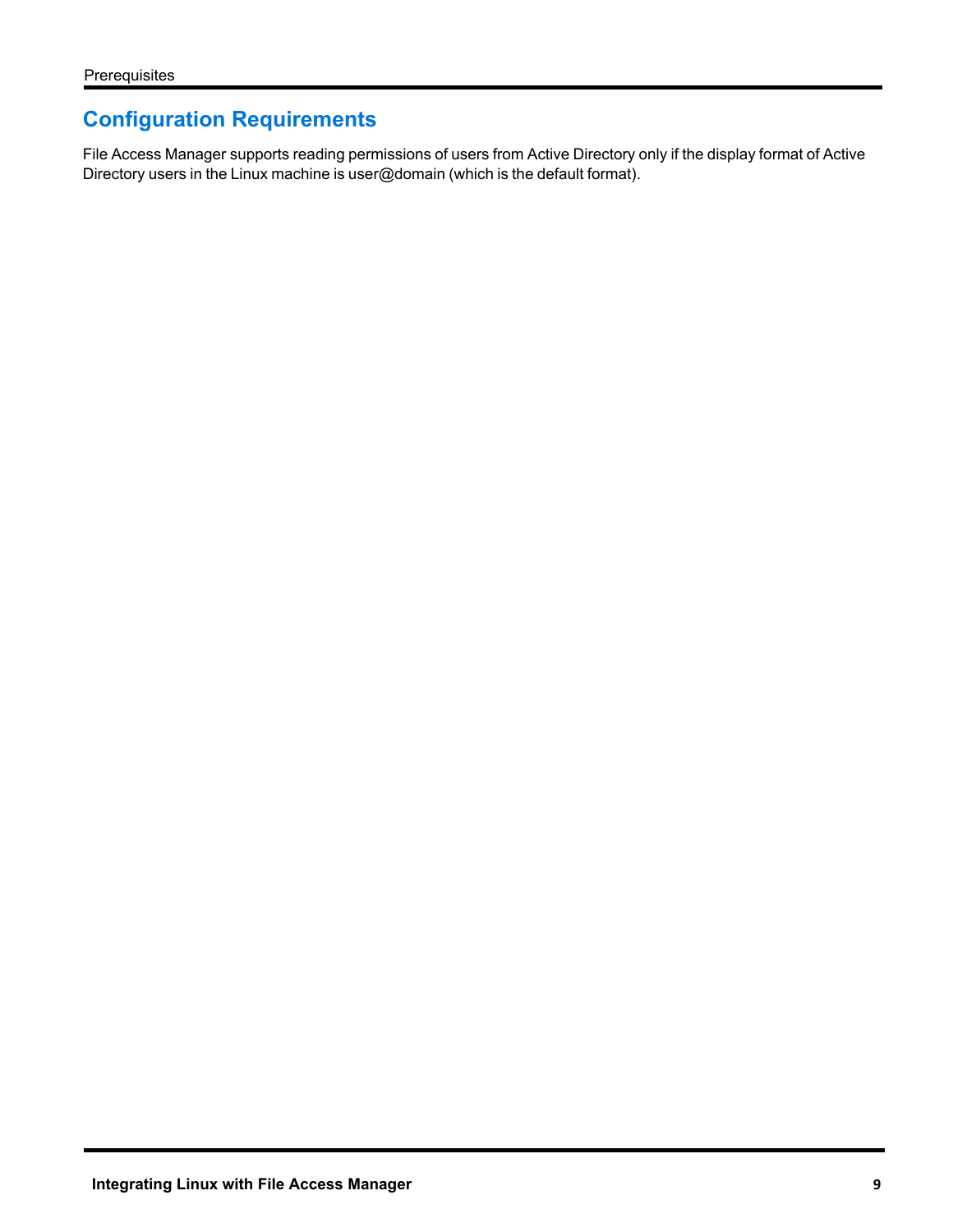## <span id="page-9-0"></span>**Installing Services: Collector Installation**

1. Run the **Collector Installation Manager** as an Administrator. The installation files are in the installation package under the folder **Collectors**.

The Collector Installation Manager window displays.

| <b>Collector Installation Manager</b> |                                |                                       |           | $\boldsymbol{\mathsf{x}}$ |
|---------------------------------------|--------------------------------|---------------------------------------|-----------|---------------------------|
|                                       |                                | <b>Collector Installation Manager</b> |           |                           |
| <b>DSailPoint</b>                     | Connect to File Access Manager |                                       |           |                           |
|                                       | Server Name/IP:                | localhost                             |           |                           |
|                                       | Port                           | 8000                                  |           |                           |
|                                       | User:                          | wbxadmin                              | $\bullet$ |                           |
|                                       | Password:                      |                                       |           |                           |
|                                       |                                |                                       |           |                           |
|                                       |                                |                                       |           |                           |
|                                       |                                |                                       |           |                           |
|                                       |                                |                                       |           |                           |
|                                       |                                |                                       |           |                           |
|                                       |                                |                                       |           |                           |
|                                       |                                |                                       |           |                           |
| Identity <b>IQ</b>                    |                                |                                       |           |                           |
| <b>File Access Manager</b>            |                                |                                       |           | Next                      |

- 2. Enter the credentials to connect to IdentityIQ File Access Manager.
	- a. ServerName/IP should be pointed to the Agent Configuration Manager service server.
	- b. An IdentityIQ File Access Manager user with Collector Manager permission (permission to install collectors). For Active Directory authentication, use the format domain\username.
- 3. Click **Next**.

The Service Configuration window displays.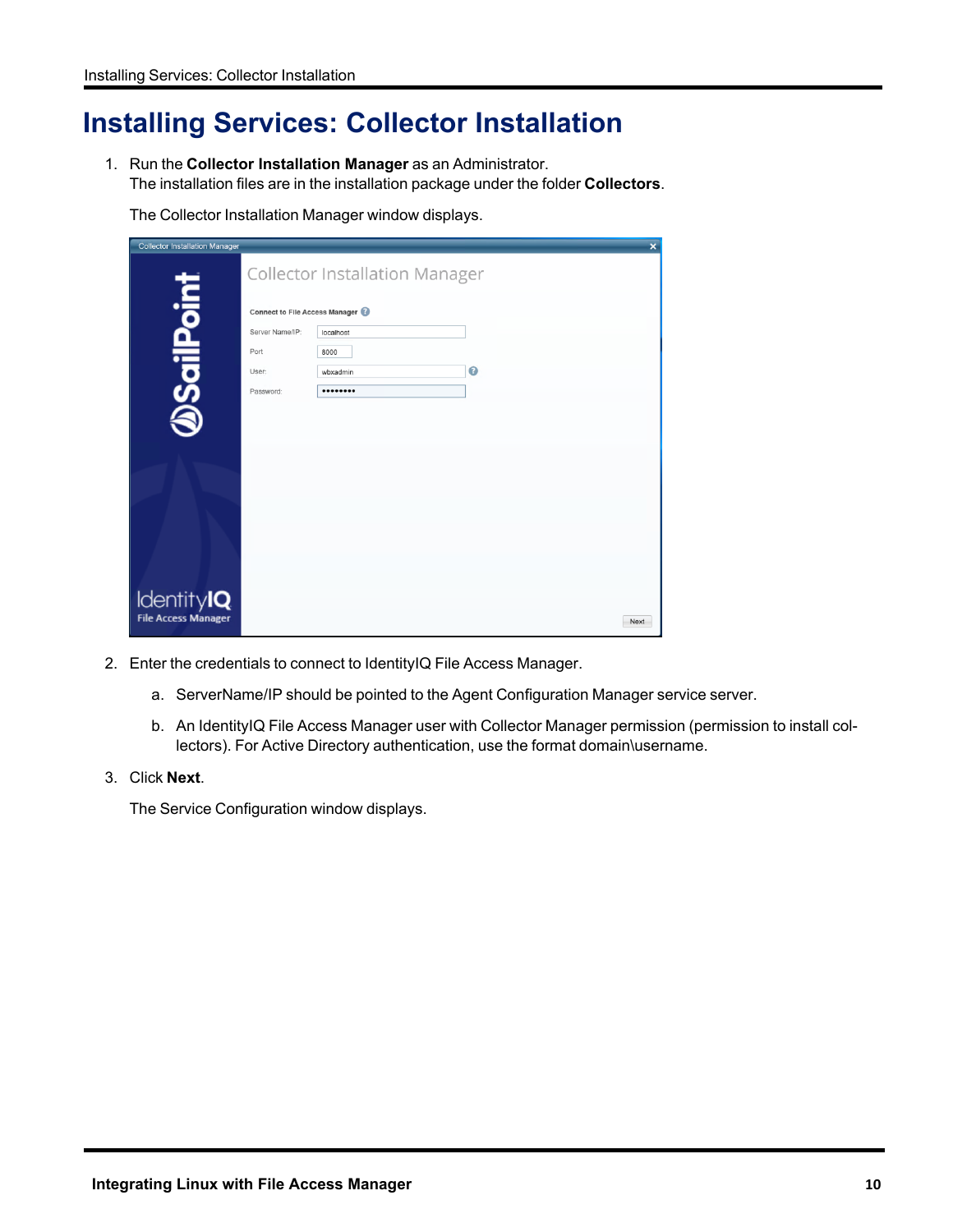| <b>Collector Installation Manager</b>                  | ×                               |
|--------------------------------------------------------|---------------------------------|
| Service Configuration                                  |                                 |
| <b>Activity Monitoring</b>                             |                                 |
| Select Application:<br>Add<br>$\overline{\phantom{a}}$ |                                 |
|                                                        |                                 |
|                                                        |                                 |
|                                                        |                                 |
|                                                        |                                 |
| <b>Permission Collector</b>                            |                                 |
| Select Central Permission Collection service:          | Add<br>$\mathbf{v}$             |
|                                                        |                                 |
|                                                        |                                 |
|                                                        |                                 |
|                                                        |                                 |
| <b>Data Classification Collector</b>                   |                                 |
| Select Central Data Classification service:            | $\overline{\phantom{a}}$<br>Add |
|                                                        |                                 |
|                                                        |                                 |
|                                                        |                                 |
|                                                        |                                 |
|                                                        | Next                            |

4.

In some applications, additional credentials may be required to allow granting elevated permission for activity monitoring collection.

- 5. If you are installing the Permission Collector, select the Central Permission Collector to which to connect this service, and click **Add**
- 6. If you are installing the Data Classification, select the Central Classification Collector to which to connect this service, and click **Add**
- 7. Click **Next**.

The Installation Folder window displays.

If this is the first time you are installing collectors on this machine, you will be prompted to select an installation folder, in which all future collectors will also be installed.

- 8. Browse and select the location of the target folder for installation.
- 9. Browse and select the location of the folder for system logs.
- 10. Click **Next**.
- 11. The system begins installing the selected components.
- 12. Click **Finish**

The Finish button is displayed after all the selected components have been installed.

The *IdentityIQ File Access Manager Administrator Guide* provides more information on the collector services.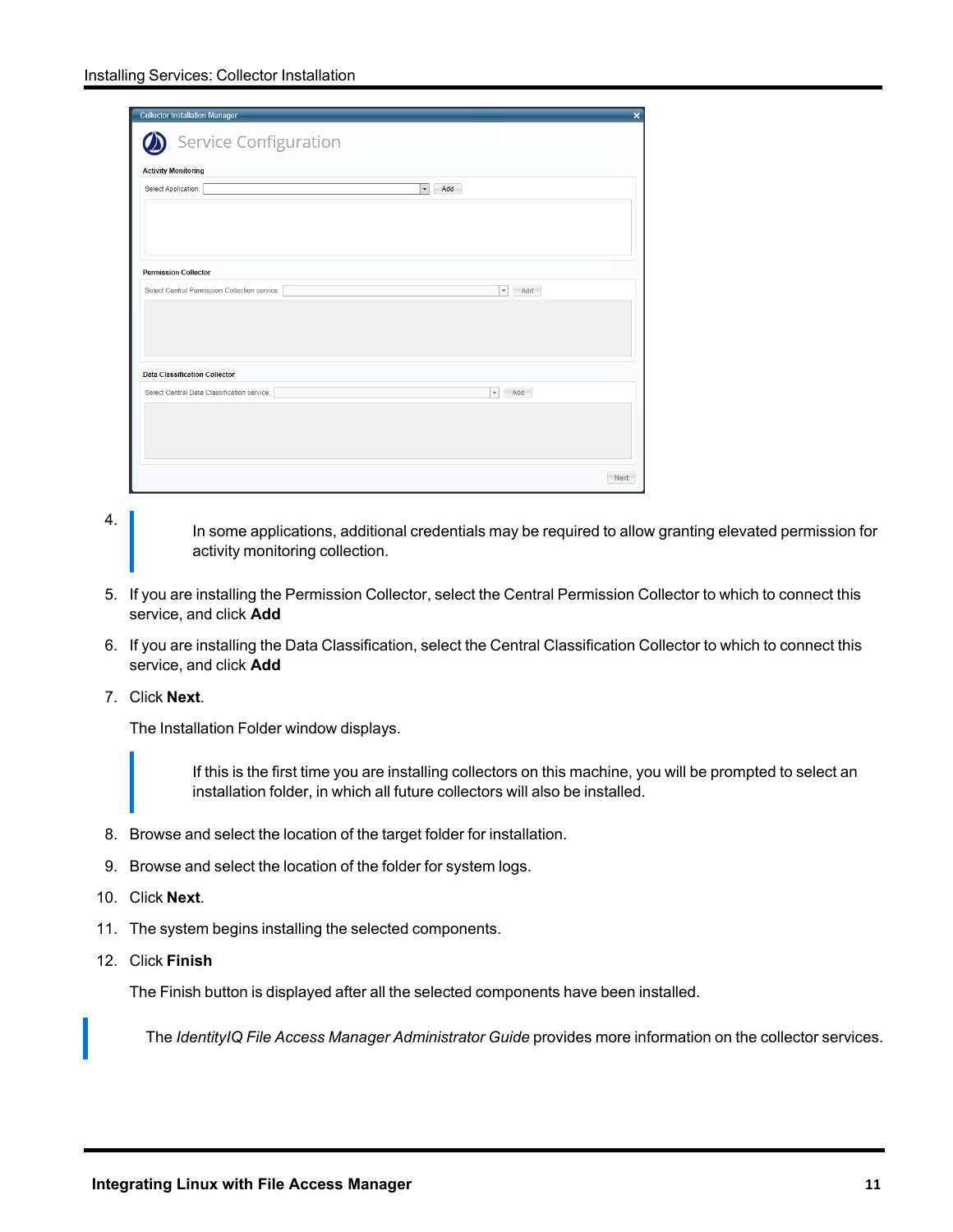## <span id="page-11-0"></span>**Adding a Linux Application**

In order to integrate with Linux, we must first create an application entry in IdentityIQ File Access Manager. This entry includes the identification, connection details, and other parameters necessary to create the link.

To add an application, use the **New Application Wizard**.

- 1. Navigate to *Admin > Applications*
- <span id="page-11-1"></span>2. Click **Add New** to open the wizard.

## **Select Wizard Type**

- 1. Click **Standard Application**
- <span id="page-11-2"></span>2. Click **Next** to open the **General Details** page.

### **General Details**

#### *Application Type*

Linux

#### *Application Name*

Logical name of the application

#### *Description*

Description of the application

#### *Tags*

Select tags for the application from the dropdown menu, and / or type a new name, and press **Enter** to create a new tag. The dropdown list of tags filters out matching tags as you type and displays up to 50 tags.

The **tags** replace the **Logical container** field that was used when creating applications in releases before 8.2

#### *Event Manager Server*

This option is available if there are more than one event manager servers configured in the system.

Select an event manager from the drop down menu

<span id="page-11-3"></span>Click **Next** to open the Connection Details page.

## **Connection Details**

Enter the login details and credentials

- Server Address
- Shell Port

#### *Shell Username*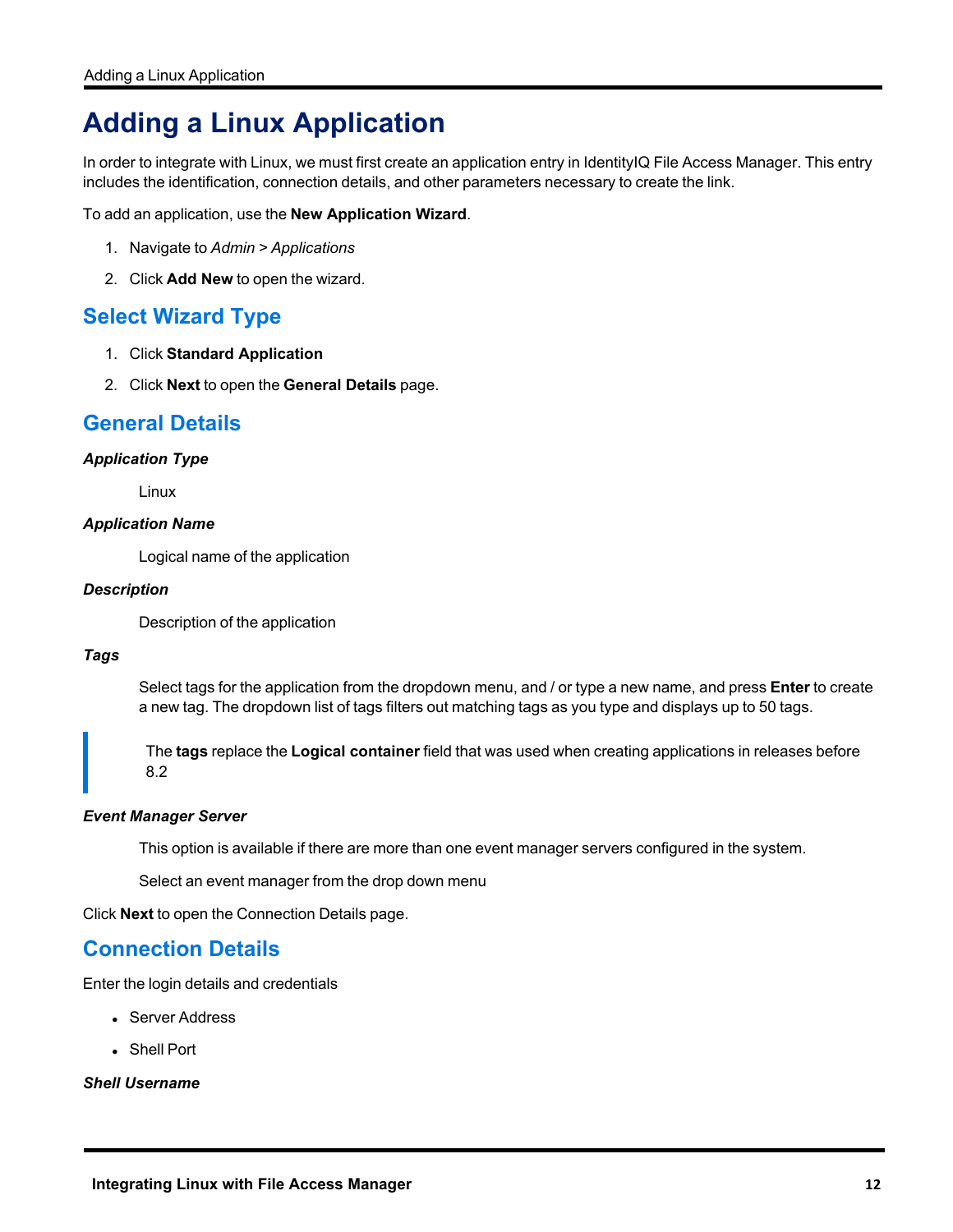If you followed the section [Recommended:](#page-5-4) Granting Read Permissions in this guide, enter "famuser". Otherwise, enter another username as described in the [Permissions](#page-5-2) section in this guide.

Select the login method, and either enter the user password, or upload a private key and passphrase

- <sup>l</sup> Use Shell Password
- User Private Key

#### *Use Dedicated Executables*

Check this option if you followed the section [Recommended:](#page-5-4) Granting Read Permissions and you have created dedicated executables for File Access Manager.

## <span id="page-12-0"></span>**Configuring and Scheduling the Permissions Collection**

Permissions can be analyzed to determine the application permissions of an out-of-the-box application, provided you have defined an identity store for File Access Manager to use in its analysis, and you have run a crawl for the application.

The permission collector is a software component responsible for analyzing the permissions in an application.

The Central Permission Collector Service is responsible for running the Permission Collector and Crawler tasks.

If the "IdentityIQ FAM Central Permission Collector" wasn't installed during the installation of the server, this configuration setting will be disabled.

#### *To configure the Permission Collection*

- Open the edit screen of the required application
	- a. Navigate to **Admin > Applications**
	- b. Scroll through the list, or use the filter to find the application
	- c. Click the edit icon  $\mathbb Z$  on the line of the application
- <sup>l</sup> Press **Next** till you reach the **Crawler & Permissions Collection** settings page.

The actual entry fields vary according to the application type

When entering this page in edit mode, you can navigate between the various configuration windows using the **Next** and **Back** buttons.

#### *Central Permissions Collection Service*

Select a central permission collection service from the dropdown list. You can create permissions collection services as part of the service installation process. See section "Services Configuration" in the IdentityIQ File Access Manager Administrator Guide for further details.

#### *Analyze ACL Permissions*

Click to fetch and analyze ACL-type Permissions.

This option is checked by default

If ACL is not supported by your server, make sure this field is unchecked.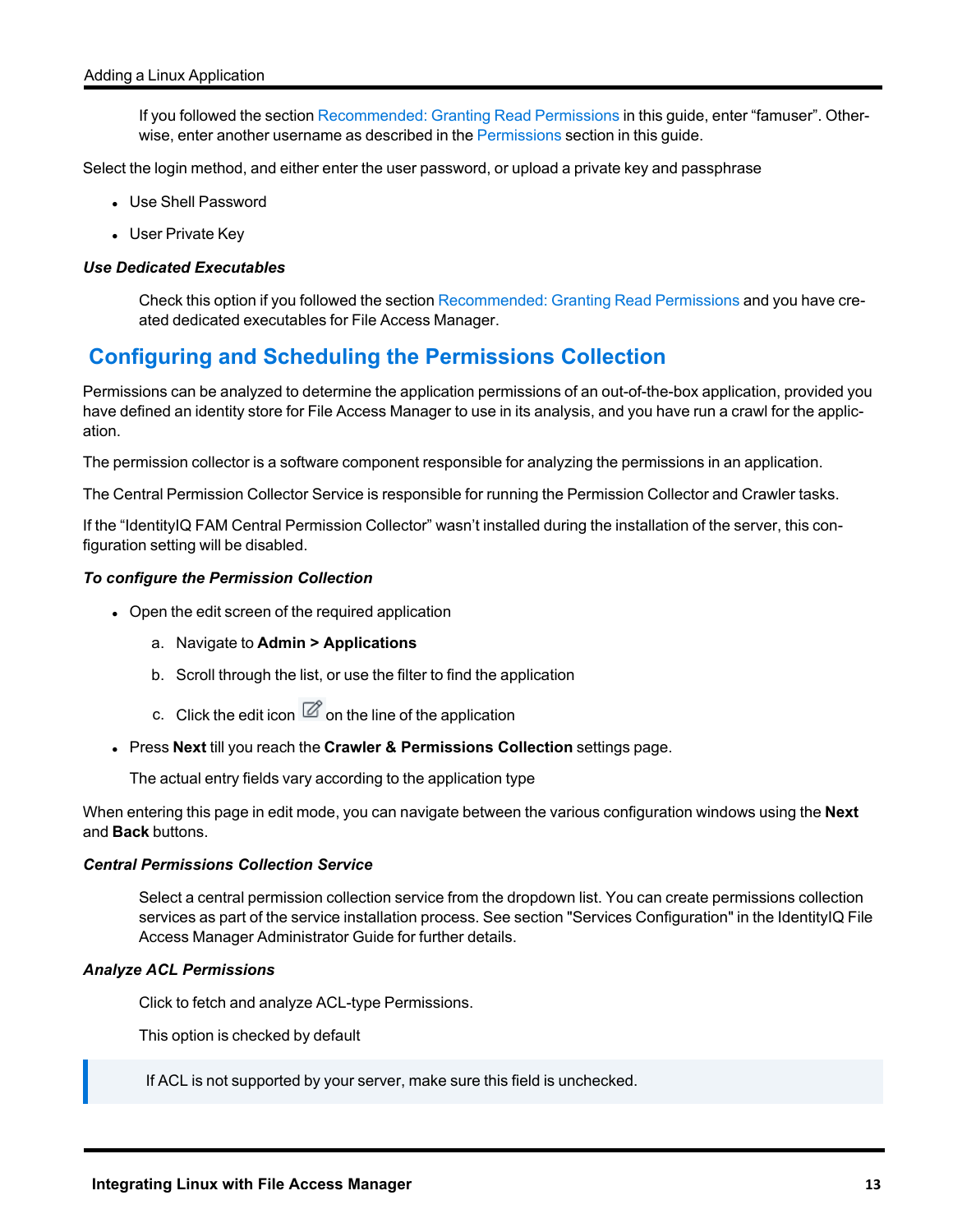#### *Skip Identities Sync during Permission Collection*

Skip identity synchronization before running permission collection tasks when the identity collector is common to different connectors.

This option is checked by default.

#### <span id="page-13-0"></span>**Scheduling a Task**

#### *Create a Schedule*

Click on this option to view the schedule setting parameters.

#### *Schedule Task Name*

A name for this scheduling task

When creating a new schedule, the system generates a default name in the following format:

{appName} - {type} Scheduler

You can override or keep this name suggestion.

#### *Schedule*

Select a scheduling frequency from the dropdown menu.

#### <sup>l</sup> *Schedule Types and Intervals*

#### *Once*

Single execution task runs.

#### *Run After*

Create dependency of tasks. The task starts running only upon successful completion of the first task.

#### *Hourly*

Set the start time.

#### *Daily*

Set the start date and time.

#### *Weekly*

Set the day(s) of the week on which to run.

#### *Monthly*

The start date defines the day of the month on which to run a task.

#### *Quarterly*

A monthly schedule with an interval of 3 months.

#### *Half Yearly*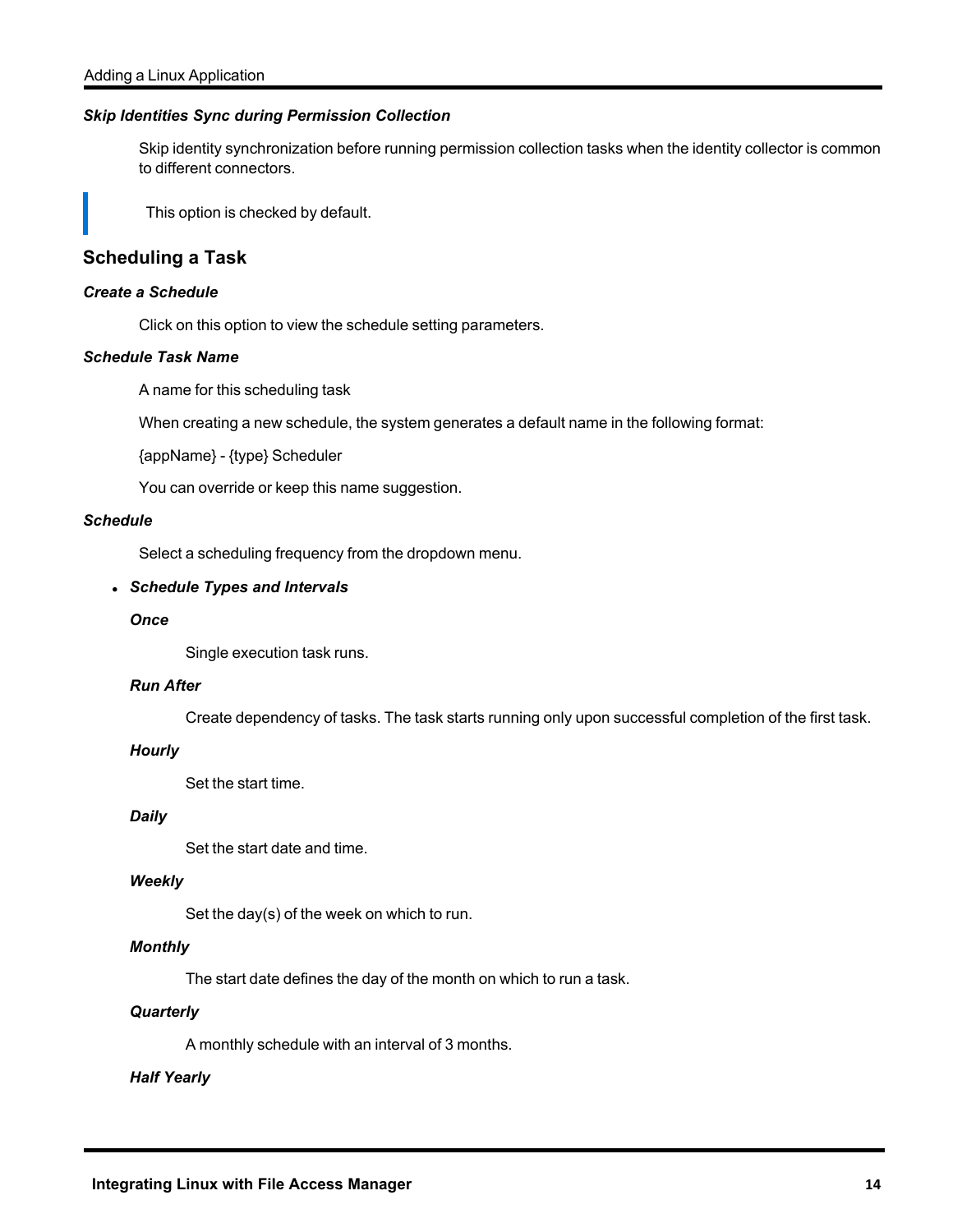A monthly schedule with an interval of 6 months.

#### *Yearly*

A monthly schedule with an interval of 12 months.

#### *Date and time fields*

Fill in the scheduling times. These fields differ, depending upon the scheduling frequency selected.

#### *Active check box*

Check this to activate the schedule.

#### <span id="page-14-0"></span>Click **Next**.

## **Configuring and Scheduling the Crawler**

#### *To set or edit the Crawler configuration and scheduling*

- Open the edit screen of the required application
	- a. Navigate to **Admin > Applications**
	- b. Scroll through the list, or use the filter to find the application
	- c. Click the edit icon  $\mathbb Z$  on the line of the application
- <sup>l</sup> Press **Next** till you reach the **Crawler & Permissions Collection** settings page.

The actual entry fields vary according to the application type

#### *Calculate Resources' Size*

Determine when, or at what frequency, File Access Manager calculates the resources' size.

Select one of the following:

- Never
- Always
- Second crawl and on (This is the default)

#### *Create a Schedule*

Click to open the schedule panel. See [Scheduling](#page-13-0) a Task

### <span id="page-14-1"></span>**Setting the Crawl Scope**

There are several options to set the crawl scope:

- Setting explicit list of resources to include and / or exclude from the scan.
- Creating a regex to define resources to exclude.

### <span id="page-14-2"></span>*Including and Excluding Paths by List*

*To set the paths to include or exclude in the crawl process for an application*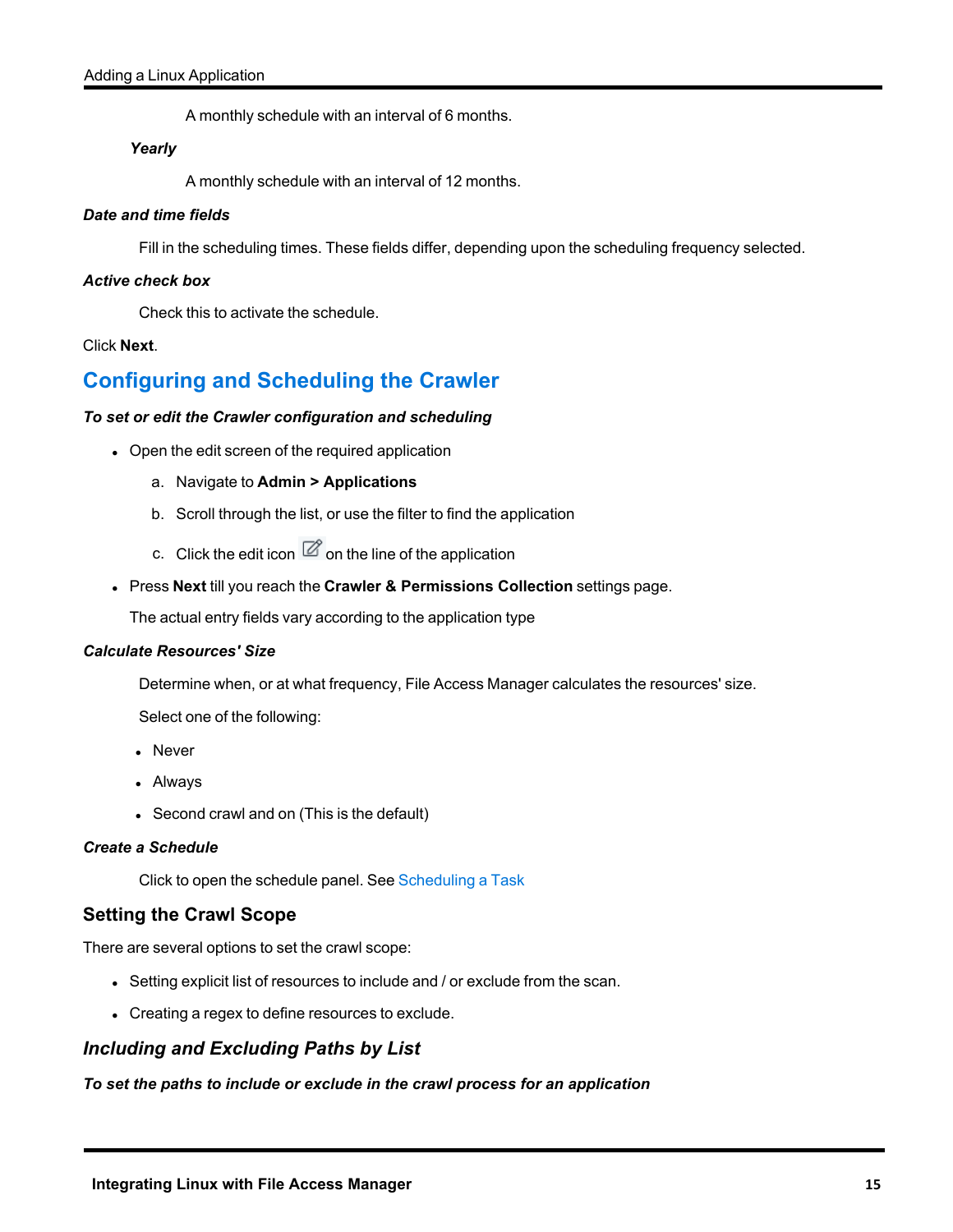- Open the edit screen of the required application
	- a. Navigate to **Admin > Applications**
	- b. Scroll through the list, or use the filter to find the application
	- c. Click the edit icon  $\mathbb Z$  on the line of the application
- <sup>l</sup> Press **Next** till you reach the **Crawler & Permissions Collection** settings page.

The actual entry fields vary according to the application type

- 1. Scroll down to the Crawl configuration settings.
- 2. Click **Advanced Crawl Scope Configuration** to open the scope configuration panel.
- 3. Click Include / Exclude Resources to open the input fields.
- 4. To add a resource to a list, type in the full path to include / exclude in the top field and click **+** to add it to the list.
- 5. To remove a resource from a list, find the resource from the list, and click the *x* icon on the resource row.

When creating exclusion lists, excludes take precedence over includes.

### <span id="page-15-0"></span>*Excluding Paths by Regex for Linux*

#### *To set filters of paths to exclude in the crawl process for an application using regex*

- Open the edit screen of the required application
	- a. Navigate to **Admin > Applications**
	- b. Scroll through the list, or use the filter to find the application
	- c. Click the edit icon  $\mathbb Z$  on the line of the application
- <sup>l</sup> Press **Next** till you reach the **Crawler & Permissions Collection** settings page.

The actual entry fields vary according to the application type

- 1. Click **Exclude Paths by Regex** to open the configuration panel.
- 2. Type in the paths to exclude by Regex, See regex examples in the section below. Since the system does not collect BRs that match this Regex, it also does not analyze them for permissions. See the example below in section Business [Resource](../../../../../../Content/Admin_Guide/BusinessResourceStruct.htm) Structure to better understand the business resource full path structure.

#### <span id="page-15-1"></span>**Crawler Regex Exclusion Examples**

#### *Exclude a path*

Example: The path /root

 $\wedge$ /root(\$|\\.\*)

#### *Exclude multiple paths*

#### Example: /root and /media

 $\hat{\wedge}(\{\gamma\} \times \mathcal{L})$  / media)(\$|\\.\*)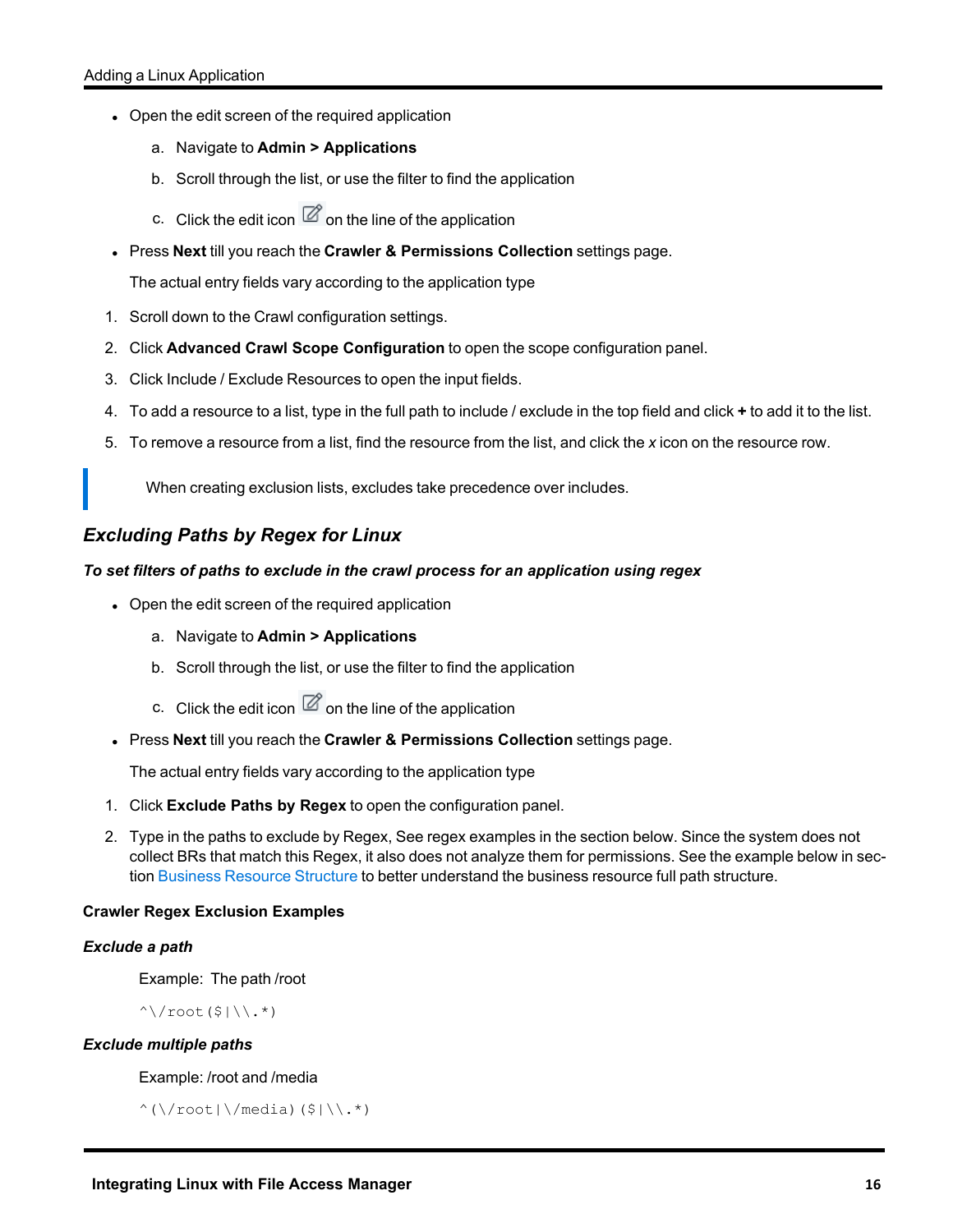#### *Include only a path (example: /home)*

Please note that the parent directories must also be added, in this example we added the path '/'

 $\hat{O}(?!(\sqrt{|\n\sqrt{\hbox{home}}})(\$|\sqrt{2.7})$ .\*

#### *Include multiple paths*

Example: /home and /boot

Please note that their parent directories must also be added, in this example we added the path '/'

```
^{\wedge}(?!(\/|\/home|\/boot)($|\/.*)).*
```
To write a slash or a Dollar sign, add a backslash before it as an escape character.

To add a condition in a single command, use a pipe character "|" .

#### <span id="page-16-0"></span>*Excluding Top Level Resources*

Use the top level exclusion screen to select top level roots to exclude from the crawl. This setting is done per application.

#### *To exclude top level resources from the crawl process*

1. Open the application screen

#### *Admin > Applications*

- 2. Find the application to configure and click the drop down menu on the application line. Select **Exclude Top Level Resources** to open the configuration panel.
- 3. *Run Task*

The Run Task button triggers a task that runs a short detection scan to detect the current top level resources.

Before running the task for the first time, the message above this button is:

#### **"Note: Run task to detect the top-level resources"**

If the top level resource list has changed in the application while yo u are on this screen, press this button to retrieve the updated structure.

Once triggered, you can see the task status in

*Settings > Task Management > Tasks*

This will only work if the user has access to the task page

When the task has completed, press **Refresh** to update the page with the list of top level resources.

- 4. Click the top level resource list, and select top level resources to exclude.
- 5. Click *Save* to save the change.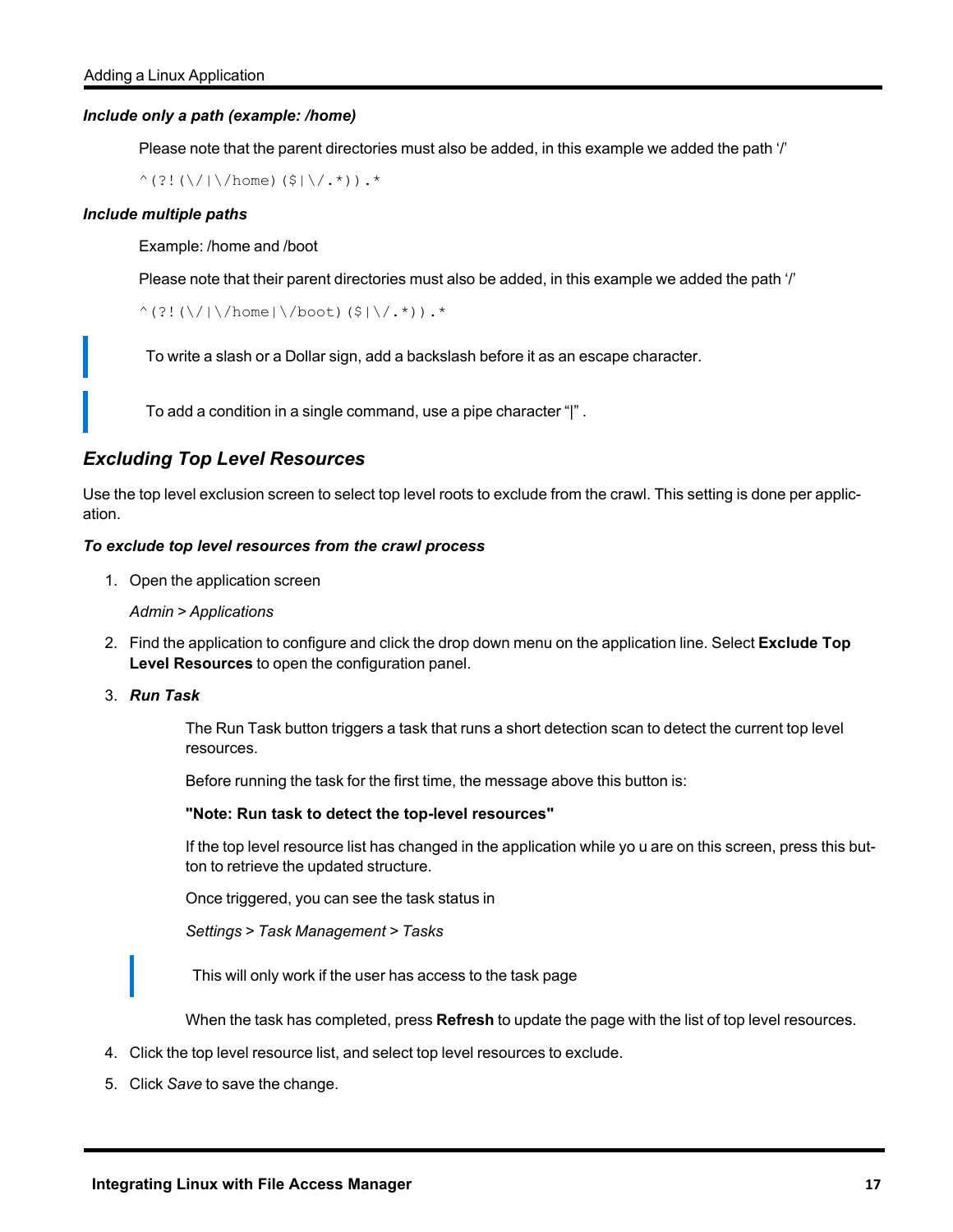6. To refresh the list of top level resources, run the task again. Running the task will not clear the list of top level resources to exclude.

| Note: Refresh the list to view recently<br>discovered resources |                       |
|-----------------------------------------------------------------|-----------------------|
|                                                                 | Refresh $\mathcal{C}$ |
| Top Level Resources Exclusion List 0 Selected   Clear Selection |                       |
| Top Level Resources Exclusion List                              | ᄉ                     |
| $\sqrt{s}$ 5\C\$                                                |                       |
| \\si 5\MSSQLSERVER                                              |                       |
| \\si 5\print\$                                                  |                       |

### <span id="page-17-0"></span>*Special Consideration for Long File Paths in Crawl*

If you need to support long file paths above 4,000 characters for the crawl, set the flag

#### **excludeVeryLongResourcePaths**

in the Permission Collection Engine App.config file to true.

By default this value will be commented out and set to false.

This key ensures, when enabled, that paths longer than 4000 characters are excluded from the applications' resource discovery (Crawl), to avoid issues while storing them in the SQLServer database.

When enabled, business resources with full paths longer than 4000 characters, and everything included in the hierarchical structure below them, will be excluded from the crawl, and will not be collected by File Access Manager. This scenario is extremely rare.

You should not enable exclusion of long paths, unless you experience an issue.

#### *Background*

File Access Manager uses a hashing mechanism to create a unique identifier for each business resource stored in the File Access Manager database. The hashing mechanism in SQLServer versions 2014 and earlier, is unable to process (hash) values with 4,000 or more characters.

Though resources with paths of 4000 characters or longer are extremely rare, File Access Manager is designed to handle that limitation.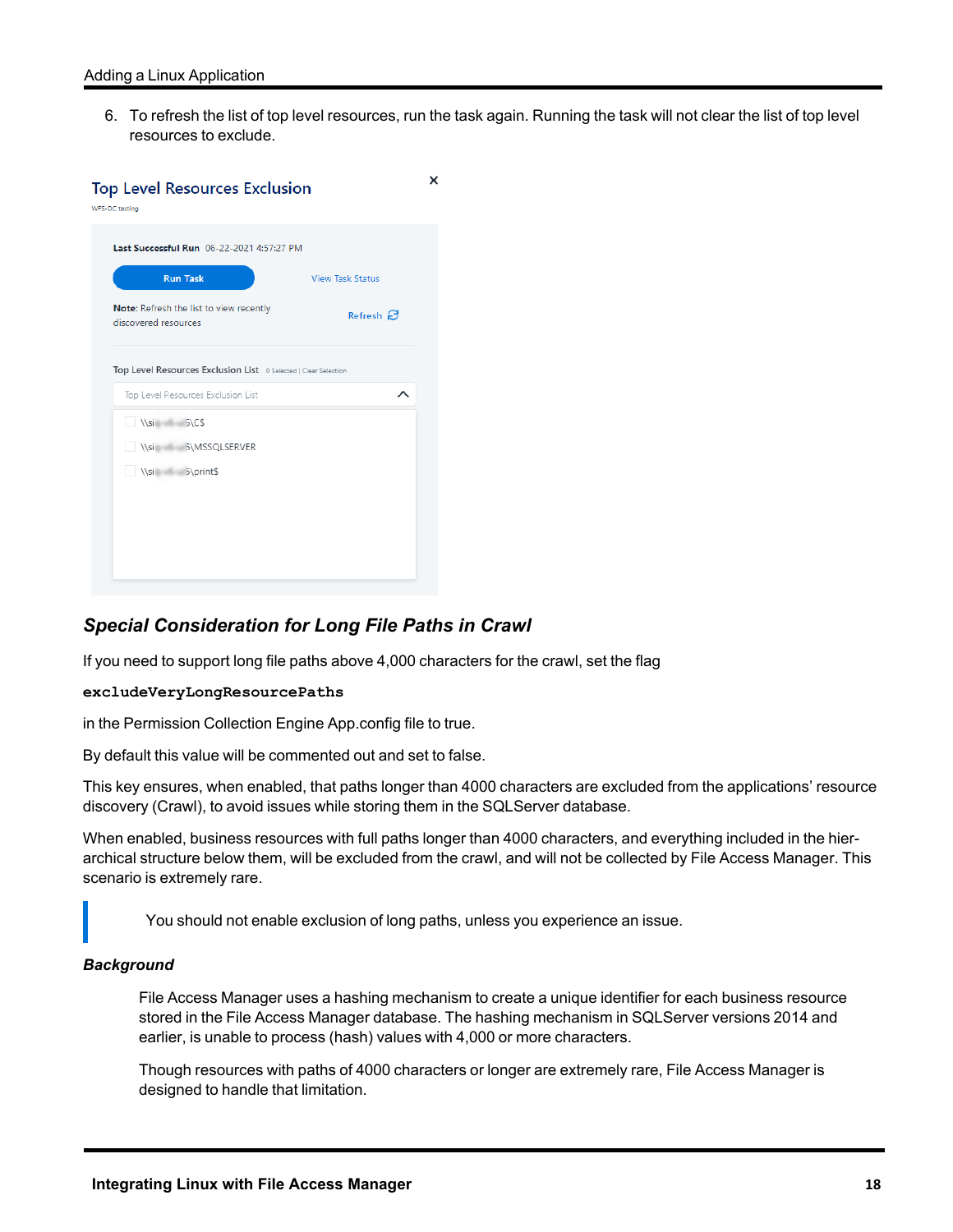#### *Identifying the Problem*

When using an SQL Server database version 2014 and ealier

The following error message in the Permission Collection Engine log file:

System.Data.SqlClient.SqlException (0x80131904): String or binary data would be truncated.

In all other cases, this feature should not be enabled.

#### *Setting the Long Resource Path Key*

The Permission Collection Engine App.config file is RoleAnalyticsServiceHost.exe.config, and can be found in the folder

%SailPoint\_Home%\FileAccessManager\[Permission Collection instance]\

Search for the key **excludeVeryLongResourcePaths** and correct it as described above.

### <span id="page-18-0"></span>**Selecting and Scheduling the Data Classification Settings**

#### *To associate an application with a data classification service, and set the schedule*

- Open the edit screen of the required application
	- a. Navigate to **Admin > Applications**
	- b. Scroll through the list, or use the filter to find the application
	- c. Click the edit icon  $\mathbb Z$  on the line of the application
- <sup>l</sup> Press **Next** till you reach the **Data Classification** settings page.

The actual entry fields vary according to the application type

#### *Central Data Classification Service*

Associate the application with a Central Data Classification Service. This service is responsible for running the Data Classification tasks.

If the "Central Data Classification" wasn't installed during the installation of the server, this field is disabled.

#### *Disabling Data Classification*

To disable data classification, delete the entry from the central data classification field.

Disabling data classification can also be achieved by setting the scheduler to be inactive (which is the default setting for data classification).

#### *Create a Schedule*

This option is enabled only if a central data classification service is selected.

See [Scheduling](#page-13-0) a Task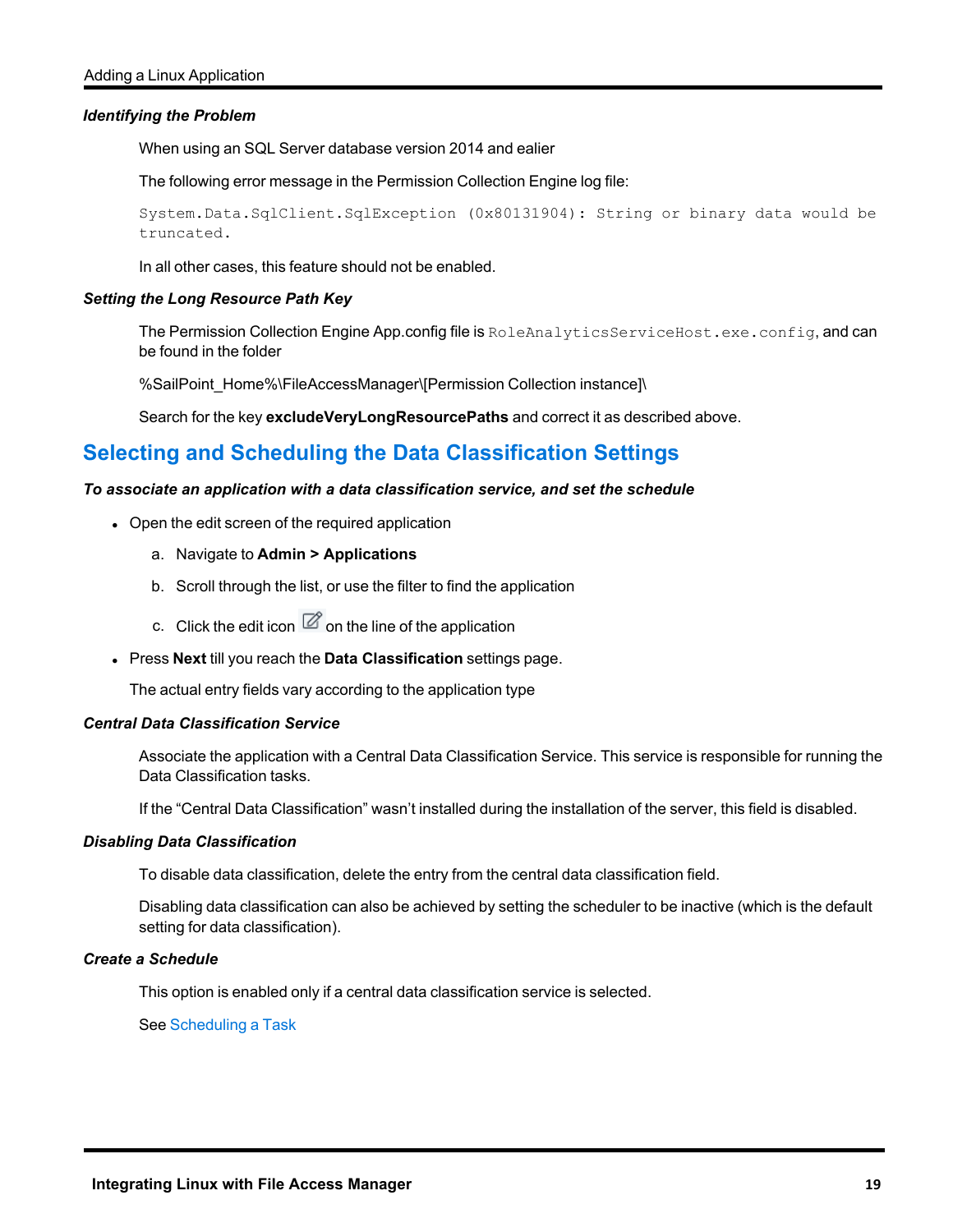See the chapter "Data Classification" in the IdentityIQ File Access Manager Administrator Guide for more information

Click **Next** or **Finish**.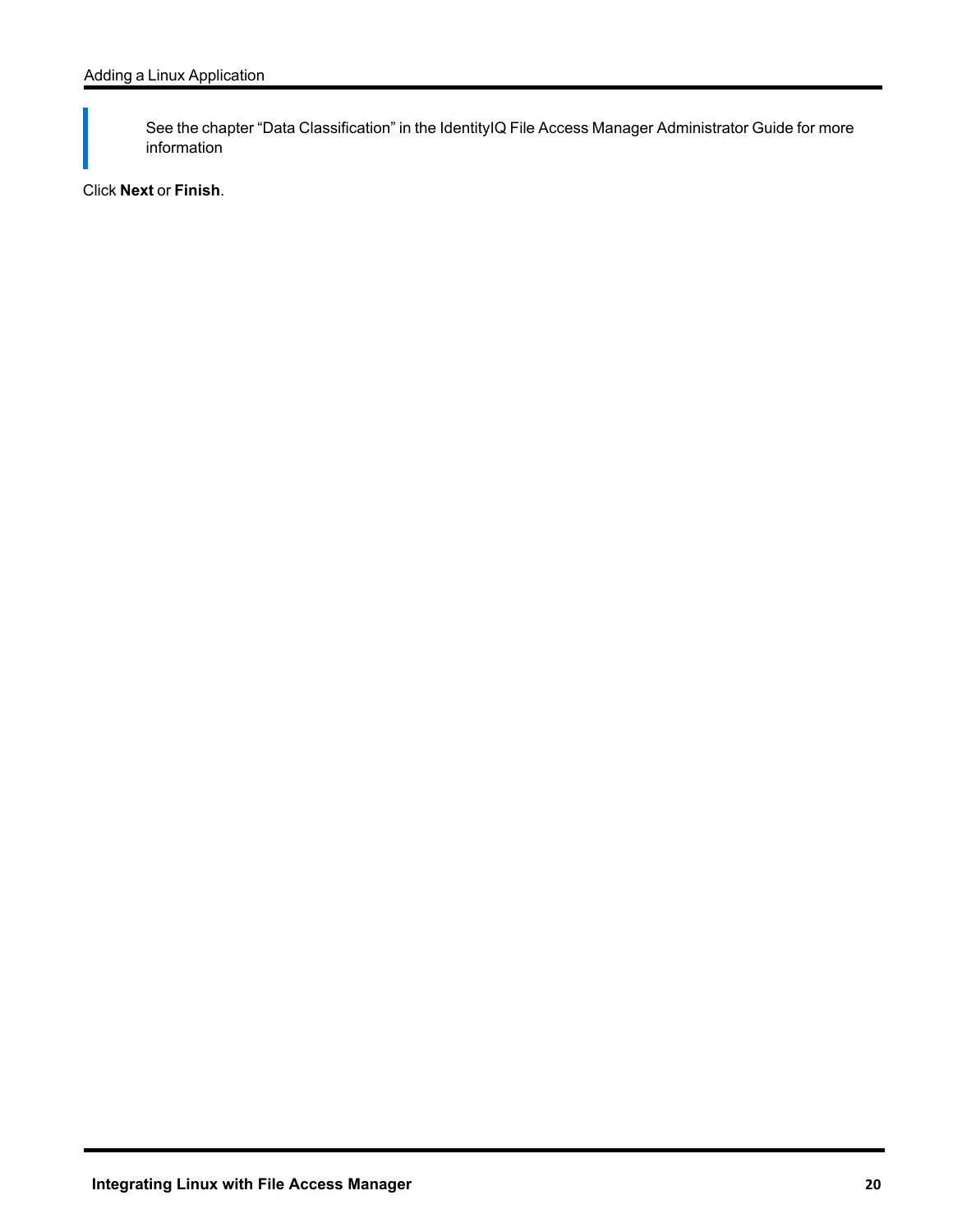## <span id="page-20-1"></span><span id="page-20-0"></span>**Verifying the Linux Connector Installation**

## **Installed Services**

Verify that the services installed for the connector are available and active. Using windows Service manager, or other tool, look for the IdentityIQ File Access Manager services, and see that they are running.

for example:

• File Access Manager Central Permissions Collection - [Service Name]

## <span id="page-20-2"></span>**Log Files**

Check the log files listed below for errors

- <sup>l</sup> "%SAILPOINT\_HOME\_LOGS%\PermissionCollection\_<Service\_Name>.log"
- <sup>l</sup> "%SAILPOINT\_HOME\_LOGS%\DataClassification\_<Service\_Name>.log"

## <span id="page-20-3"></span>**Permissions Collection**

- 1. Run the Crawler and Permissions Collector tasks (*Settings > Task Management > Scheduled Tasks*)
- 2. Verify that:
	- The tasks completed successfully
	- <sup>l</sup> Business resources were created in the resource explorer (*Admin > Applications >* [application column] *> Manage Resources*)
	- <sup>l</sup> Permissions display in the Permission Forensics page (*Forensics > Permissions*)